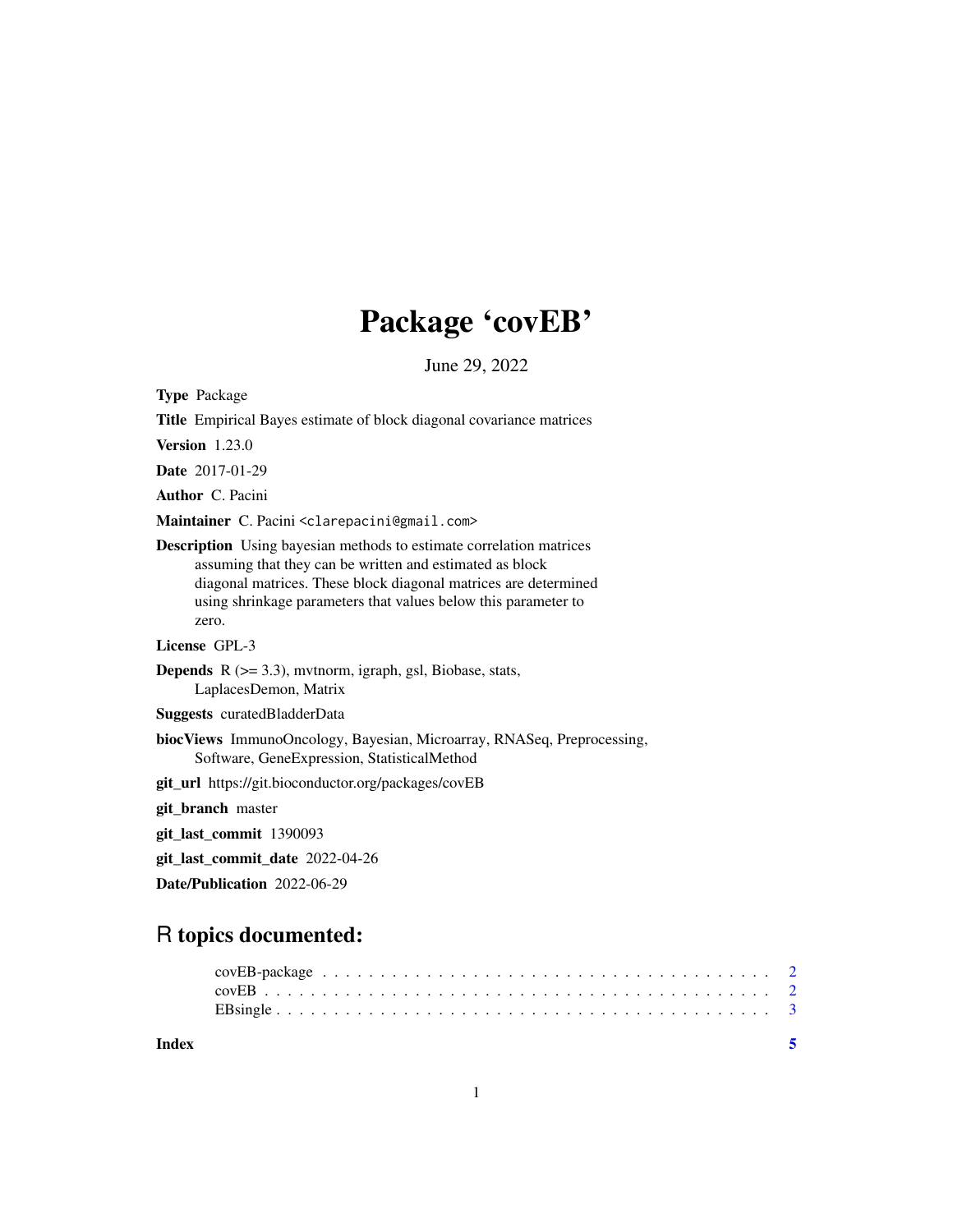#### Description

Using bayesian methods to estimate correlation matrices assuming that they can be written and estimated as block diagonal matrices. These block diagonal matrices are determined using shrinkage parameters that values below this parameter to zero.

# Details

The DESCRIPTION file: This package was not yet installed at build time.

Index: This package was not yet installed at build time. The function for this package is EBsingle that calculates an empirical Bayes estimate of a given covariance matrix assuming that is has a block diagonal structure.

#### Author(s)

C. Pacini

Maintainer: C. Pacini <clarepacini@gmail.com>

covEB *Empirical Bayes estimate of block diagonal correlation matrix*

#### Description

Assuming a block diagonal structure of the correlation matrix, the function calculates and empirical Bayes estimate of the original covariance matrix. The aim is to reduce false discovery rates by pooling information on the levels of correlations between elements in the same blocks. The blocks can have different levels of true correlation between them. The algorithm searches the space of possible correlation values and estimates the final correlation by and average of all non zero estimates.

# Usage

```
covEB(Covmat, delta = 0.1, shift = 0.05, cutoff = NULL, stratlambda = 0.5, n)
```
#### Arguments

| Covmat | A sample covariance matrix. Must be positive semi-definite, is converted to a<br>correlation matrix in the algorithm.                                                  |
|--------|------------------------------------------------------------------------------------------------------------------------------------------------------------------------|
| delta  | This parameter gives the size of the range of correlation values that are consid-<br>ered in one iteration. The larger the value the more the values will be pooled to |
|        | the overall correlation of the full matrix. Default 0.1                                                                                                                |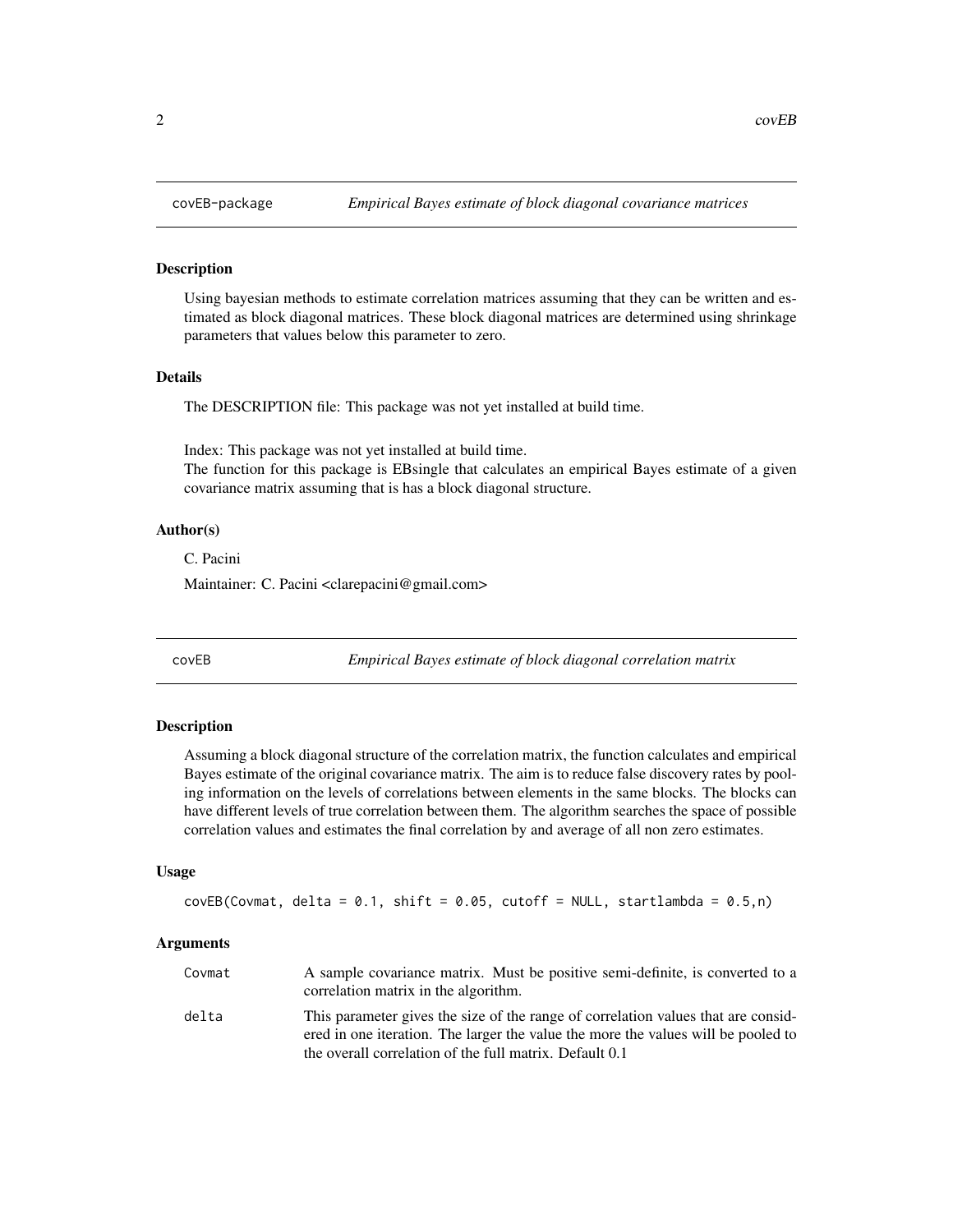#### <span id="page-2-0"></span>EBsingle 3

| shift       | The shift parameter determines how much the lower bound of the range of corre-<br>lation values is moved by through each iteration. The larger the value the fewer<br>iterations. Default 0.05. |
|-------------|-------------------------------------------------------------------------------------------------------------------------------------------------------------------------------------------------|
| cutoff      | Optional - If the average correlations for a given block are below this value then<br>the prior for this block is set to be the independence prior.                                             |
| startlambda | This determines a lower noise level for the correlations, for example, it defaults<br>to 0.5. This means that all correlation values below 0.5 will be set to zero (as-<br>sumed to be noise).  |
| n           | The number of samples (replicates) used to calculate Covmat                                                                                                                                     |

# Value

Returns the estimated correlation matrix.

### Author(s)

C. Pacini

# References

Champion, C. J. (2003). Empirical Bayesian estimation of normal variances and covariances. Journal of Multivariate Analysis, 87(1), 60-79

# Examples

sigma  $\leq$  matrix( $c(4,2,2,3)$ , ncol=2)  $x \le -r$ mvnorm(n=500, mean=c(1,2), sigma=sigma)

```
samplecov<-cov(x)
```
test<-covEB(samplecov,delta=0.05,shift=0.025,startlambda=0.4,n=500)

EBsingle *Empirical Bayes estimate of block diagonal correlation matrix*

#### Description

Assuming a block diagonal structure of the correlation matrix, the function calculates and empirical Bayes estimate of the original covariance matrix. The algorithm assumes a single block diagonal prior with one shrinkage threshold determining significance of correlations.

### Usage

```
EBsingle(Covmat, startlambda = 0.5, n, happrox=FALSE,groups=NULL,aic=FALSE,data=NULL,dist=c("W","N"))
```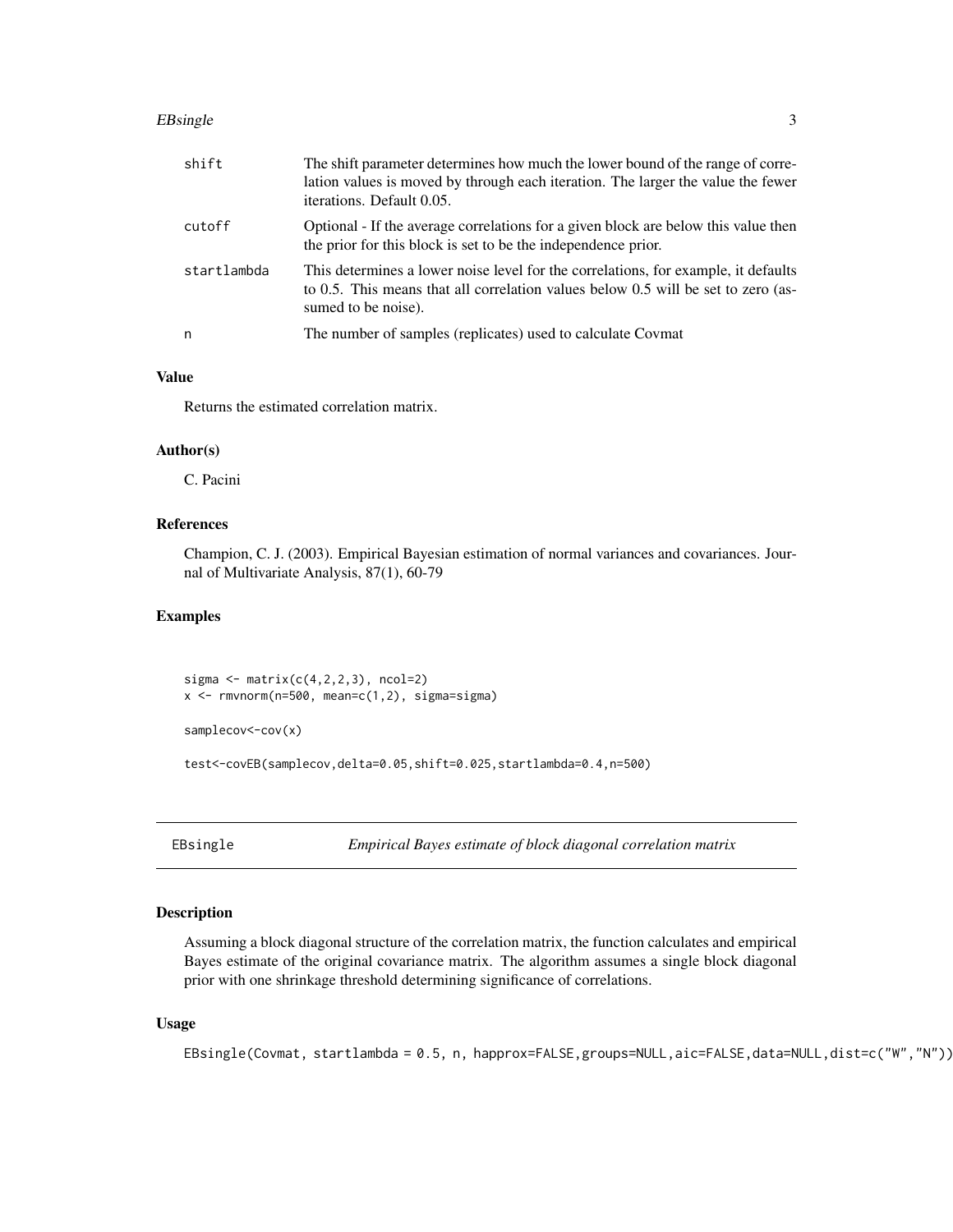# Arguments

| Covmat      | A sample covariance matrix. Must be positive semi-definite, is converted to a<br>correlation matrix in the algorithm.                                                                                                                                  |
|-------------|--------------------------------------------------------------------------------------------------------------------------------------------------------------------------------------------------------------------------------------------------------|
| startlambda | This determines a lower noise level for the correlations, for example, it defaults<br>to 0.5. This means that all correlation values below 0.5 will be set to zero (as-<br>sumed to be noise). This will be used if groups parameter is not specified. |
| n           | The number of samples (replicates) used to calculate Covmat                                                                                                                                                                                            |
| happrox     | Logical indicating whether or not to use a hypergeometric distribution estima-<br>tion of the correlations. The alternative is to take the sample average of the<br>correlations. FALSE by default.                                                    |
| groups      | Optional list of groups of variables from Covmat that are used to define the block<br>diagonal structure of the prior.                                                                                                                                 |
| aic         | Optional logical parameter indicating whether or not the AIC metric should be<br>used to select the threshold parameter from the data. This will replace the value<br>of startlambda. To use the AIC option, the data must also be provided            |
| data        | Optional data matrix, required when AIC is to be used. The matrix should have<br>observations in rows and variables in the columns.                                                                                                                    |
| dist        | Parameter used when using the AIC option. Either "N" for using the Normal<br>distribution to model the data or "W" to model the sample covariance matrix<br>using a Wishart distribution. Default is "W".                                              |

### Value

Returns the estimated correlation matrix.

# Author(s)

C. Pacini

# References

Champion, C. J. (2003). Empirical Bayesian estimation of normal variances and covariances. Journal of Multivariate Analysis, 87(1), 60-79

# Examples

```
sigma \leq matrix(c(4,2,2,3), ncol=2)
x \leq -rmvnorm(n=500, mean=c(1,2), sigma=sigma)
samplecov<-cov(x)
test<-EBsingle(samplecov,startlambda=0.4,n=500)
```